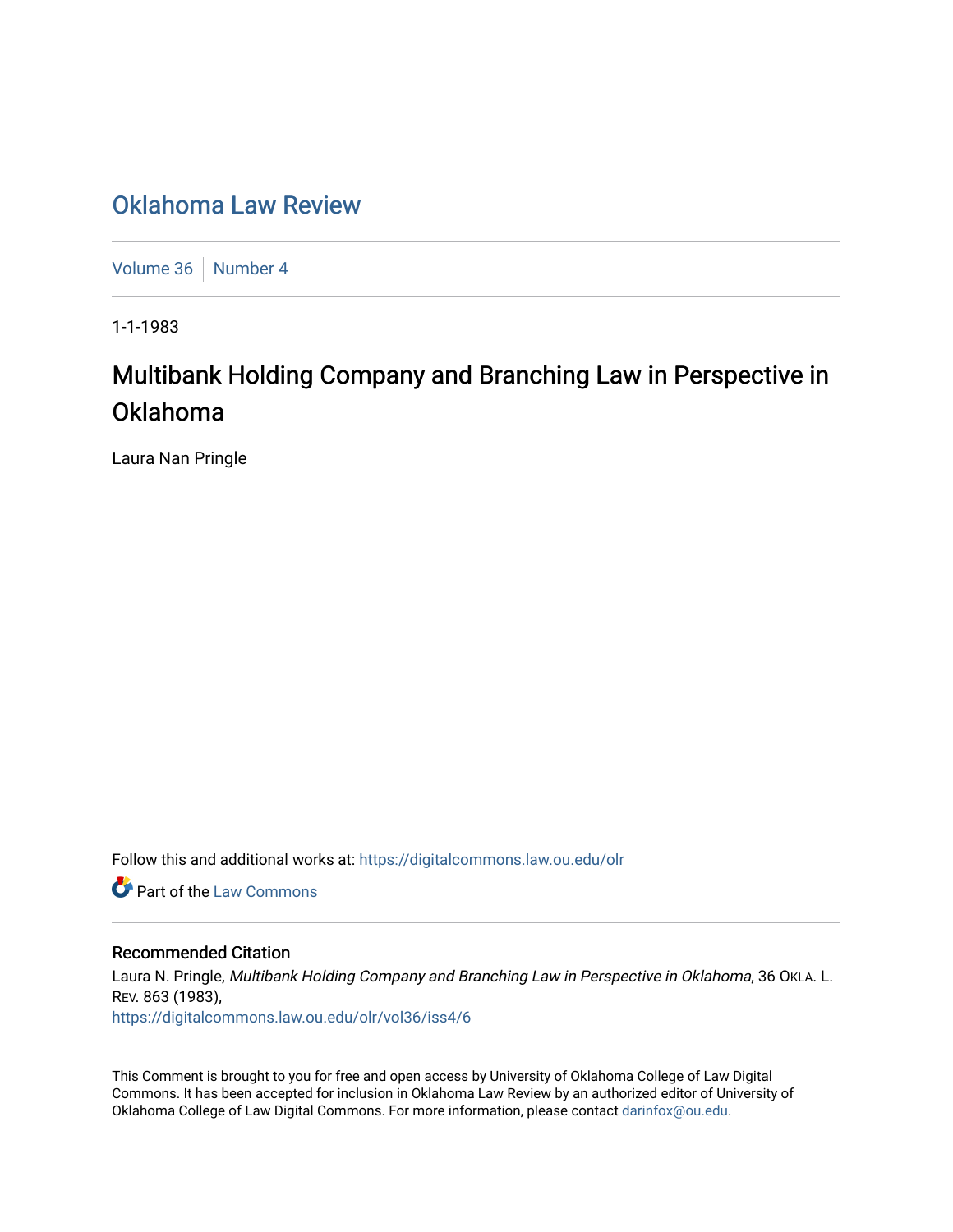## Multibank Holding Company and Branching Law in Perspective in Oklahoma

## LAURA NAN PRINGLE\*

The structure of the American banking industry has been and continues to be rapidly changing. The law of banking has been substantially revised through "deregulation" and "reregulation" in recent years. The banking industry has been subject to stringent restrictions controlling not only the powers and activities in which commercial banks may engage but also the organization, operation, and geographic location of those activities. Intense competition in the marketplace has been the key factor in establishing geographic and structure restrictions as well as promoting changes in corporate makeup. This article reviews new rules that will provide more flexible geographic regulations for commercial banks in Oklahoma in comparison with prior law governing intrastate and interstate banking activities. This article also points out some of the potential pitfalls and opportunities under the new Oklahoma bank structure law.

#### *Intrastate and Interstate Banking Perspective*

On October 1, 1983,' Oklahoma law for the first time permitted commercial banks to establish branches and for multibank holding companies to conduct operations within the state. With the recent passage of a multibank and branch-banking bill,<sup>2</sup> the Oklahoma legislature moved Oklahoma from the status of a "unit-banking" state to that of a state permitting both the establishment of statewide multibank holding companies and limited branching by banks. When the

\*B.S., 1973, University of Wisconsin-Platteville; J.D., 1976, Univerisity of Iowa. Adjunct Professor, University of Oklahoma College of Law. Member, State Bars of Iowa, Georgia, and Oklahoma. General Counsel, Oklahoma Bankers Association.

By resolution of the Oklahoma Bankers Association's membership, the Association is neutral on structure-related legislation. No position is intended to be taken by or attributed to the Association in any fashion by this article. $-Ed$ .

1. Op. Att'y Gen. No. 244 (Okla. Sept. 28, 1983) says that because the authority to establish branches did not become effective until October 1, 1983, the Oklahoma Banking Board was not authorized to approve applications for branches prior to that date.

2. H.B. No. 1123, Act of June 20, 1983, ch. 221, 1983 Okla. Sess. Laws Serv. 624 (West), to be codified at 6 **OKLA. STAT.** §§ *415,* 501 and **502** (Supp. 1983) [hereinafter cited as Act] (passed both houses of the Oklahoma legislature on June *15,* 1983, signed by the Governor on June 20, 1983, contained an emergency clause, operative Oct. 1, 1983). Prior to October 1, 1983, banking regulators (Office of the Comptroller of the Currency, Federal Reserve Board, Federal Deposit Insurance Corporation, and Oklahoma State Banking Department) had processed applications for new branch locations and bank mergers and acquisitions, but clearly no approved transaction could be consummated until that date.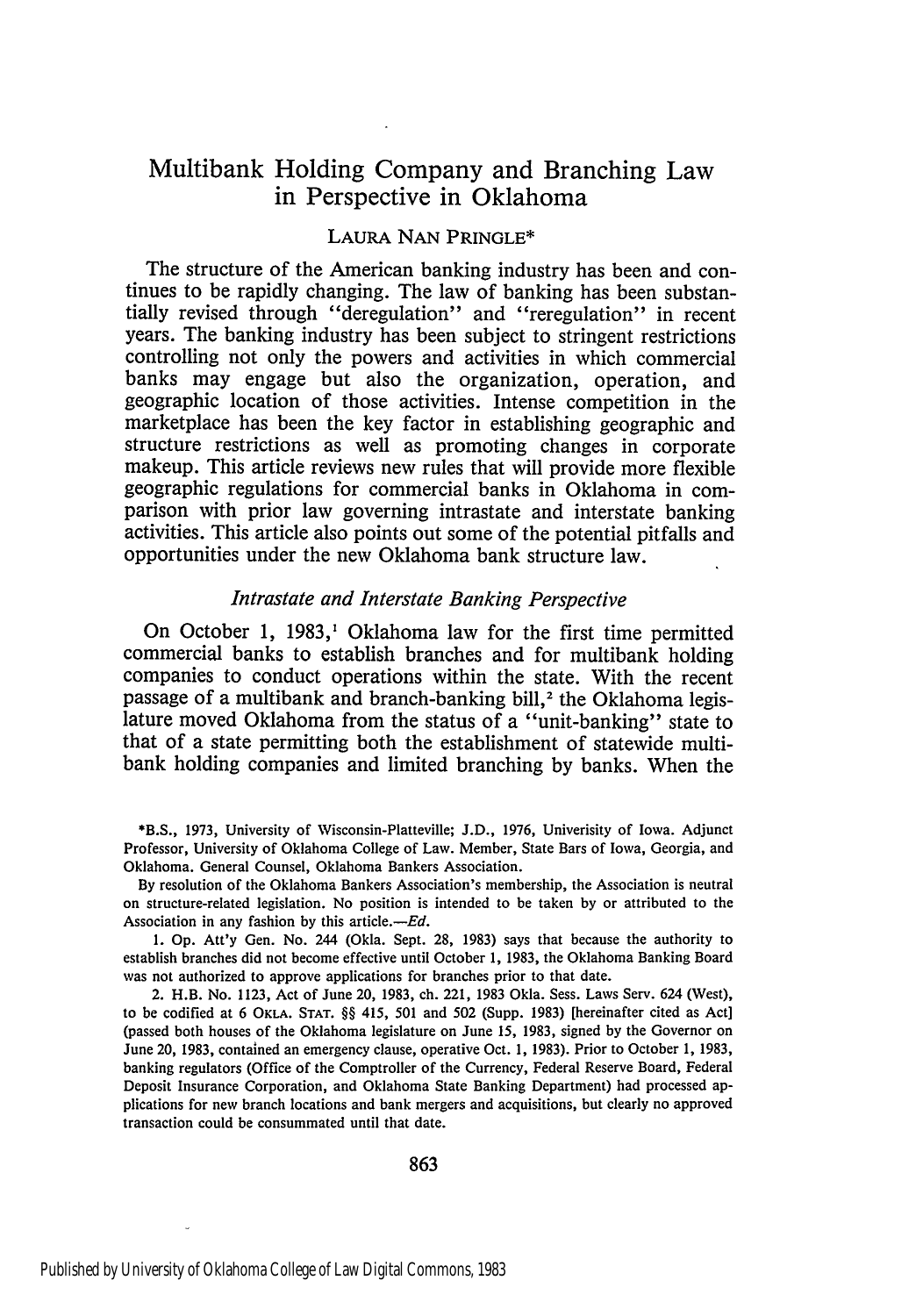Oklahoma law went into effect, Kansas became the last unit-banking state in the nation.<sup>3</sup>

This is not to say that Oklahoma previously had no intrastate and interstate banking. The Douglas Amendment<sup>4</sup> to the federal Bank Holding Company Act of 1956<sup>5</sup> generally prohibits the interstate control of a bank **by** a bank holding company unless the statutes of the state in which the bank is or will be located specifically permits such control.<sup>6</sup> The federal McFadden Act<sup>7</sup> recognizes that state boundaries limit the branching of banks and only permits national banks to branch within a state to the extent that state banks are permitted **by** the individual state's laws to branch intrastate. It is because certain loopholes to these general restrictions exist that intrastate and interstate banking operations have already been conducted in Oklahoma.

Because the federal Bank Holding Company Act of **19568** generally has been interpreted to define a "company" as excluding an individual, interstate ownership of banks **by** individual investors has not been precluded.<sup>9</sup> Additionally, the definition of a "bank" as an institution that both accepts deposits and makes commercial loans<sup>10</sup> permits the establishment of entities popularly referred to as "nonbank banks,"<sup>11</sup> which engage in one or the other of these two activities but not both. Other loopholes in the federal Bank Holding Company Act were created **by** the definition of "control," which permits generally an ownership of up to 24.9% of the stock of any class of voting

3. **KAN. STAT. ANN.** §§ 9-504, -505, **-111 (1982).**

4. Pub. L. No. 96-221, 94 Stat. 132, 189 (1980) (codified at 12 U.S.C. § 1542(d) (1982)).

5. Ch. 240, 70 Stat. 133 (codified at 12 U.S.C. §§ 1841-50 (1982)).

6. Reciprocal and *limited-reciprocal* statutes have been adopted in a number of states at this time, including Connecticut, Delaware, Maine, Maryland, Massachusetts, Nebraska, New York, Rhode Island, South Dakota and Virginia, but not Oklahoma.

7. Ch. 191, 44 Stat. 1224 (1927), amended by Banking Act of 1935, ch. 614, 49 Stat. 684, 708 (codified at 12 U.S.C. § 36 (1982)). A case pending in Oklahoma involving a McFadden Act interpretation and approval of a branch for a national bank has been recently vacated upon the dismissal of the appeal after passage of H.B. No. 1123, Act of June 20, 1983, ch. 221, 1983 Okla. Sess. Law Serv. 624 (Vest). First Nat'l Bank & Trust Co. v. Empie, No. 78-296-C (E.D. Okla. 1982) (consolidated with CIV-78-01026-D (W.D. Okla.), *vacated.*

8. Ch. 240, 70 Stat. **133** (codified at 12 U.S.C. §§ 1841-50 (1982).

9. "Company" is defined to mean "any corporation, partnership, business trust, association, or similar organization, or any other trust unless **by** its terms it must terminate within twenty-five years or not later than twenty-one years and ten months after the death of individuals living on the effective date of the trust **.**. **.."** 12 U.S.C. § 1841(b) (1982).

10. The definition of "bank" is "any institution **.**. . which (1) accepts deposits that a depositor has a legal right to withdraw on demand, and (2) engages in the business of making commercial loans. **...** 12 U.S.C. § 1841(c) (1982).

11. "Nonbank banks" are a recent phenomenon recognized **by** the federal banking regulators as entities permissible within the loopholes of the federal Bank Holding Company Act. *See* **FED.** REs. **BULL.,** June 24, **1983,** on file in Oklahoma Law Review office (Federal Reserve Board decision approving the application of Citizens Fidelity Corporation, Louisville, Kentucky, to acquire *de novo* Citizens Fidelity, N.A., Cincinnati, Ohio, June 24, 1983).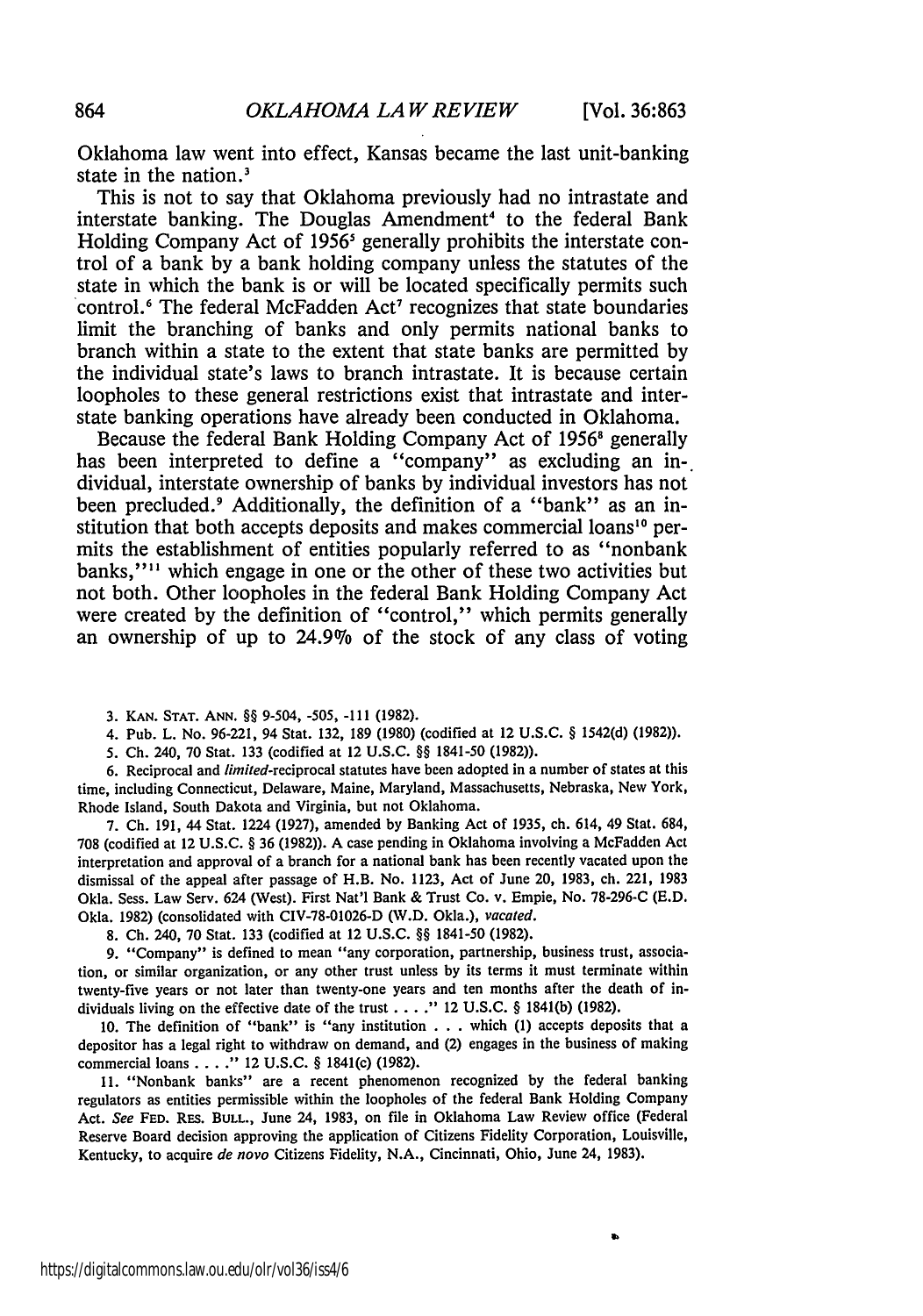securities of a bank before the restrictions on interstate ownership are violated.<sup>12</sup>

Likewise the federal McFadden Act<sup>13</sup> provides loopholes for the establishment of branch offices despite state geographic restrictions on branching. The definition of a "branch" is an office at which deposits are received and checks paid or money lent; if none of these three activities are conducted at an office, the limitations of the Act do not come into play.<sup>14</sup>

Loan production offices,<sup>15</sup> automatic teller machines,<sup>16</sup> and chain banking operations<sup>17</sup> are all permitted at geographic locations that would otherwise be disallowed for commercial banks and bank holding companies **by** the geographic restrictions of federal and state banking law. Even automatic teller machines have been challenged successfully as "branches" at locations not permitted under the McFadden Act, but not as "banks" under the federal Bank Holding Company Act.<sup>18</sup>

Similarly, state law in Oklahoma permits intrastate banking in many of the same forms as occurring in interstate banking. Loan production offices and chain banking operations were not limited **by** the restrictions of the Oklahoma Banking Code, which otherwise disallowed multibank holding company operations and branching in Oklahoma,<sup>19</sup>

12. A bank holding company is deemed to control a bank if

(A) the company directly or indirectly or acting through one or more other persons owns, controls, or has power to vote **25** per centum or more of any class of voting securities of the bank or company; (B) the company controls in any manner the election of a majority of the directors or trustees of the bank or company; or (C) the Board determines, after notice and opportunity for hearing, that the company directly exercises a controlling influence over the management or policies of the bank or company.

12 U.S.C. § 1841(a)(2) (1982). Rebuttable and irrebuttable presumptions of control are set out in Regulation Y of the Federal Reserve Board, 12 C.F.R. § 225.4 (1982).

13. Ch. 191, 44 Stat. 1224 (1927), amended by Banking Act of 1935, ch. 614, 49 Stat. 684, **708** (codified at 12 U.S.C. § 36 (1982).

14. A "branch" is defined to include "any branch bank, branch office, branch agency, additional office, or any branch place of business located in any State or Territory of the United States or in the District of Columbia at which deposits are received, or checks paid, or money lent." 12 U.S.C. § 36(f) (1982).

*15. See* Independent Bankers Ass'n v. Heimann, 613 F.2d 1164 (D.C. Cir. 1979); 12 C.F.R. § 7.7380 (1983).

16. Automatic teller machines are also known as "customer-bank computer terminals" and are established as part of electronic funds transfer networks.

17. Chain banking operations are simply the ownership and control of more than one bank by an investor who does not meet the definition of "company" in the federal Bank Holding Company Act of 1956, ch. 240, 70 Stat. 133, codified at 12 U.S.C. §§ 1841-50 (1982).

18. *See* Independent Bankers Ass'n v. Smith, 534 F.2d 921 (D.C. Cir. 1976).

19. Act, ch. 221, §§ 3 and 4, 1983 Okla. Sess. Laws Serv. 624, 625-26 (West) (amending 6 OKLA. **STAT.** §§ 501, 502 (1981), respectively).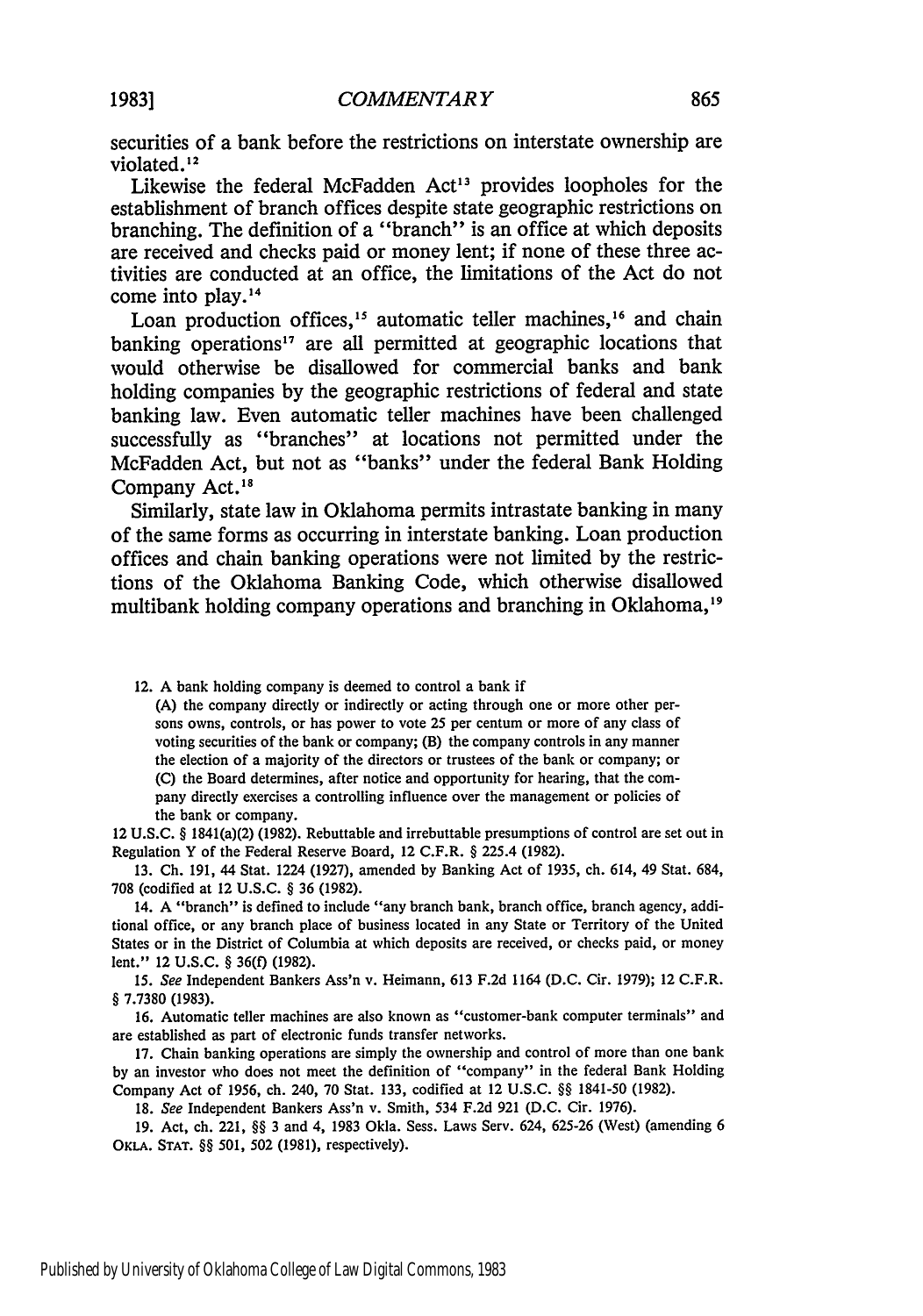nor will these activities be limited under the new Oklahoma bank structure law. Automatic teller machines can be established statewide in Oklahoma under the specific authorization of the Oklahoma Banking Code permitting "consumer banking electronic facilities."<sup>20</sup>

#### *Oklahoma's New Bank Structure Law*

Until October 1, 1983, Oklahoma banks were limited under the multibank and branching provisions of the Oklahoma Statutes to having a main office, outside attached facilities, and one detached facility within 1,000 feet of the main office of the bank.<sup>21</sup> The new bank structure law amends section 415 of Title 6 of the Oklahoma Statutes to permit a bank to establish two detached facilities, one within 1,000 feet of the bank's main office and one within three miles of the bank's main office.<sup>22</sup> Each facility must be more than 330 feet from any other bank's main office building, unless the other bank irrevocably permits the facility to be closer.<sup>23</sup> The distance is measured by a straight line between the nearest exterior walls.<sup>24</sup> There is a grandfather provision that permits the continued operation of any detached facility authorized by current law that may not meet the new 330-feet restriction or measurement requirements.

The previous restriction in section 415 disallowing the "making of loans" at detached facilities will continue, so that any banking activity except the "making of loans" can be conducted at a detached facility.<sup>2</sup> At minimum, this restriction requires that loans be "approved and made" at a national bank's main office or branch and that the "loans" are approved and loan proceeds are disbursed" at a state bank's main office or branch. $16$ 

Section 501 of Title 6 of the Oklahoma Statutes has been amended to permit each bank to operate two branches that may be located (1) within the city limits of the main bank office, or (2) within five miles of the main bank office in Oklahoma County, or (3) within

20. 6 OKLA. **STAT.** § 422 (1981).

21. Id. *§* 415.

22. Act, ch. 221, § **1,** 1983 Okla. Sess. Law Serv. 624 (West) (amending 6 OKLA. STAT. § 415 (1981)). Note that this restriction does not apply to another bank's branch, but instead only to any other bank's main office.

23. *Id.* (amending 6 OKLA. STAT. § 415(A)(3) (1981)).

24. *Id.* (amending 6 OKLA. **STAT.** § 415(A)(5) (1981) and subsection 25.12 of rule 25 of the Oklahoma State Banking Department, which defines "exterior wall").

25. 6 OKLA. **STAT.** § 415 (1981).

**26.** See 12 C.F.R. § 7.7380 (1983) as to national banks, and Silkey, Branch Banking and Multibank Holding Companies-Oklahoma Banking In Transition, 54 OKLA. **B.J.** 2037, 2083 (1983).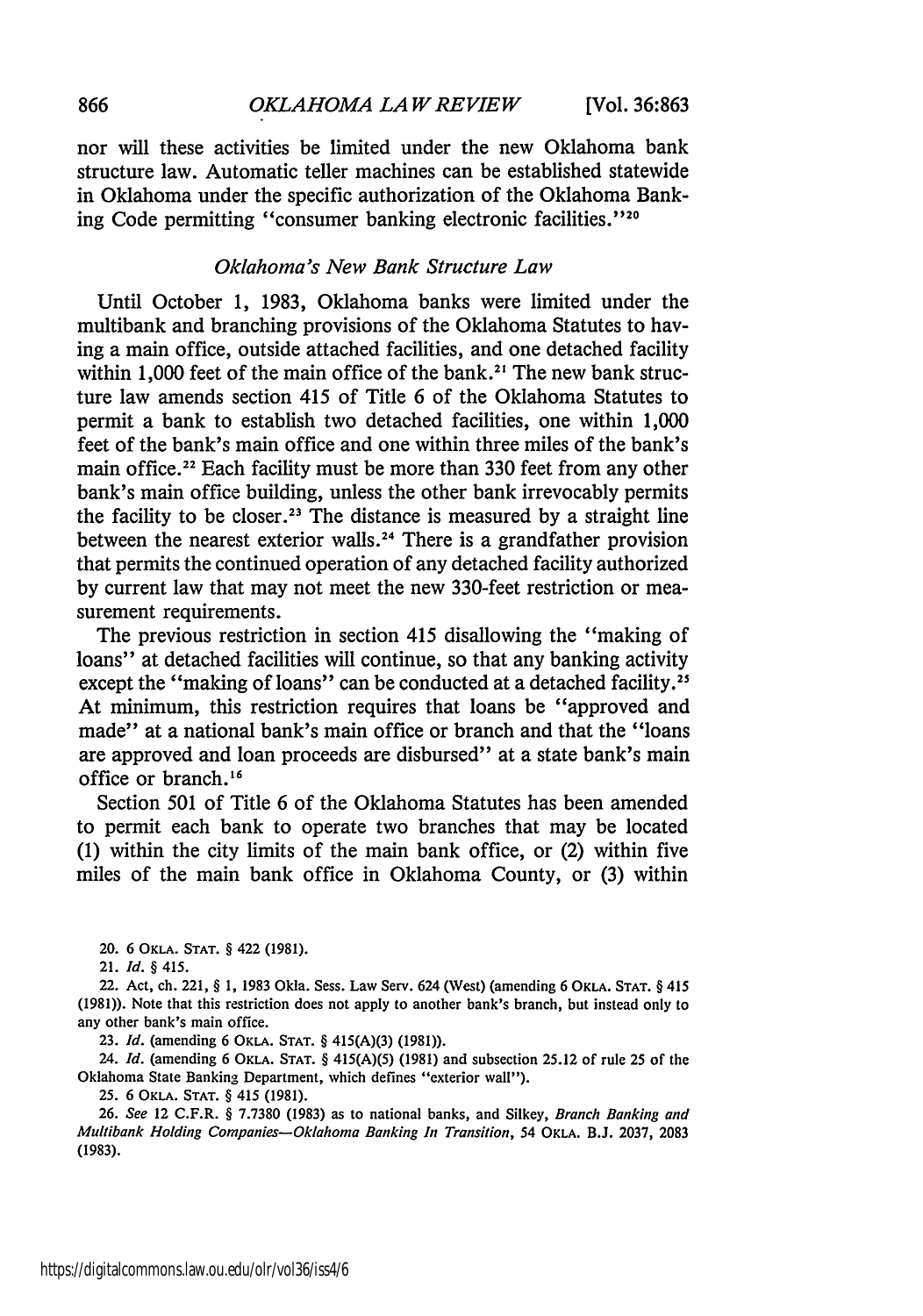twenty-five miles of the main bank office if the branch(es) would be in a city or town<sup>27</sup> that has no state or national bank.<sup>28</sup> Thus, it appears there are two alternative locations available for branch offices of banks throughout the state and three locations available for branch offices of banks in Oklahoma County.<sup>29</sup> The Oklahoma Banking Commissioner has informally interpreted these provisions as imposing no restriction on a bank in Oklahoma County crossing the county lines under the second option. $30$ 

The bill provides, with regard to the third option, that if a bank charter application has been filed, the State Banking Board, but not the Office of the Comptroller of the Currency, is required to give priority to the charter application.<sup>31</sup> Additionally, the establishment of a branch or the conversion of a bank into a branch in a town or city would not, under the language of the statute, preclude the establishment of additional branch offices by other banks in that same city or town.<sup>32</sup>

In Oklahoma County one bank's branch office cannot be closer than 330 feet from another bank's main bank office or branch office without the irrevocable consent of the other bank, with the nearestwall measurement applying to determine this distance.<sup>33</sup> The Oklahoma State Banking Board's new rule 25 establishes the rules for measuring this distance.<sup>34</sup> The statute does not address the permissibility of a branch operating an attached drive-in and walk-up window.

**27.** "City" is defined to mean "a municipality which has incorporated as a city in accordance with the laws of Oklahoma and, at the time of incorporation, had a population of one thousand (1,000) inhabitants or more," and "town" to mean "a municipality which has incorporated as a town in accordance with the laws of Oklahoma" pursuant to 11 OKLA. **STAT.** §§ 1-102(2), **(10) (1981).**

28. Act, ch. 221, § 2, 1983 Okla. Sess. Law Serv. 624, **626** (West) (amending **6 OKLA. STAT.** § 501(B)(1)-(3) (1981)).

29. The State Banking Board has approved an application of Union Bank and Trust Company of Oklahoma City to establish a branch within the city limits but more than five miles from the main office of the bank. Minutes of Meeting of State Banking Board of July 20, 1983, and subsequent reapproval at Meeting of the State Banking Board of October 26, 1983.

30. Presentation of Commissioner Robert Y. Empie at Oklahoma City University Law School, CLE Program held July 8, 1983, titled "The New Financial Structure."

31. Act, ch. 221, § 2, 1983 Okla. Sess. Law Serv. 624, 625 (West) (amending 6 OKLA. **STAT.** § 501(B)(3) (1981)).

**32.** The State Banking Commissioner and Office of the Comptroller of the Currency have informally interpreted the words "state or national bank" in section 2 of the act (to be codified at 6 **OKLA. STAT.** § 501(B)(3) (Supp. 1983)) to mean only a main office of a state or national bank. Presentation of Commissioner Empie, *supra* note **30.**

**33.** Act, ch. 221, § 2, 1983 Okla. Sess. Law Serv. 624, 625 (West) (amending 6 **OKLA. STAT.** § 501(B) (1981)).

34. *See* Oklahoma Banking Board Rule 25, approved by State Banking Board at Meeting of June 29, 1983, and published at 22 Okla. Gaz. (No. 13, July **1,** 1983).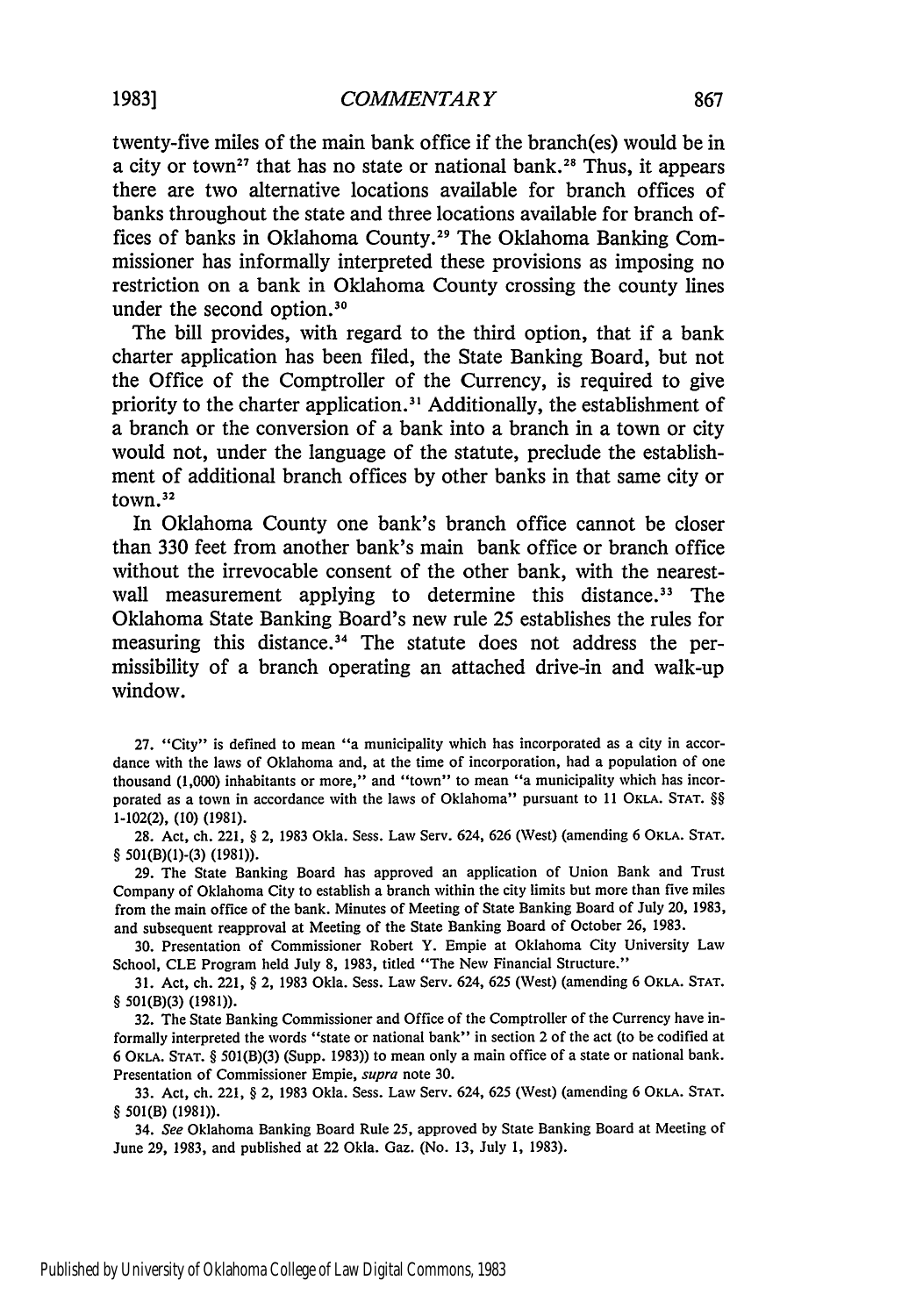The definition of "branch" is changed, for purposes only of section 501 of Title 6 of the Oklahoma Statutes, to include "any branch bank, branch office, branch agency, additional office or any place of business, located within this state at which deposits are received, checks paid, and money lent."<sup>35</sup> This definition is less restrictive than the McFadden Act definition of "branch," which is where "deposits are received, or checks paid or money lent."<sup>36</sup> This definition would appear to permit the establishment of offices that might be dubbed "nonbranch branches" as a potential loophole in the Oklahoma bank structure statutes if it can be shown that all three of these activities are not conducted at the office location. It should be noted that the federal definition could be triggered by any one of the three activities, and thus a national bank would be required to apply for approval from the Office of the Comptroller of the Currency for this "nonbranch bank location."<sup>37</sup>

#### *Multibank Holding Companies*

Section 502 of Title 6 of the Oklahoma Statutes was amended to permit multibank holding companies to conduct business in Oklahoma beginning October 1, 1983. A "multibank holding company" is defined generally as a company that controls two or more banks.<sup>38</sup> A number of restrictions in section 502 apply only to multibank holding companies and not to one-bank holding companies, and thus another series of loopholes may exist in the law because the term "multi-bank holding company" is used throughout this section. The term "bank" is defined for purposes of section 502 as any banking association "authorized to engage in the banking business''39 and may arguably include entities beyond those chartered as national or state banks.

A multibank holding company in Oklahoma is permitted to own or control any number of banks, but "at the time of acquisition"<sup>40</sup> of any new bank by a multibank holding company, the total deposits of

37. *See* 12 C.F.R. § **5** (1983).

38. "Multibank holding company" is defined to mean "a company which directly or indirectly owns or controls two or more banks, two or more bank holding companies, or one or more of each." Act, ch. 221, § 3, 1983 Okla. Sess. Law Serv. 624, 626 (West) (amending 6 OKLA. **STAT.** § 502(B)(5) (1981)).

39. *Id.* (amending 6 OKLA. **STAT.** § 502(B)(1) **(1981)).**

40. Under this language it appears that the deposit base of subsidiary banks could be decreased (e.g., by purchase of federal funds rather than issuance of large denomination certificates of deposit) to come under the ceiling, and then raised over the ceiling immediately after consummation of the transaction, without legal penalty.

**<sup>35.</sup>** Act, ch. 221, § 2, **1983** Okla. Sess. Law Serv. 624, **625** (West) (amending 6 **OKLA. STAT.** § **501(A)** (1981)).

<sup>36. 12</sup> U.S.C. § 36 (1982).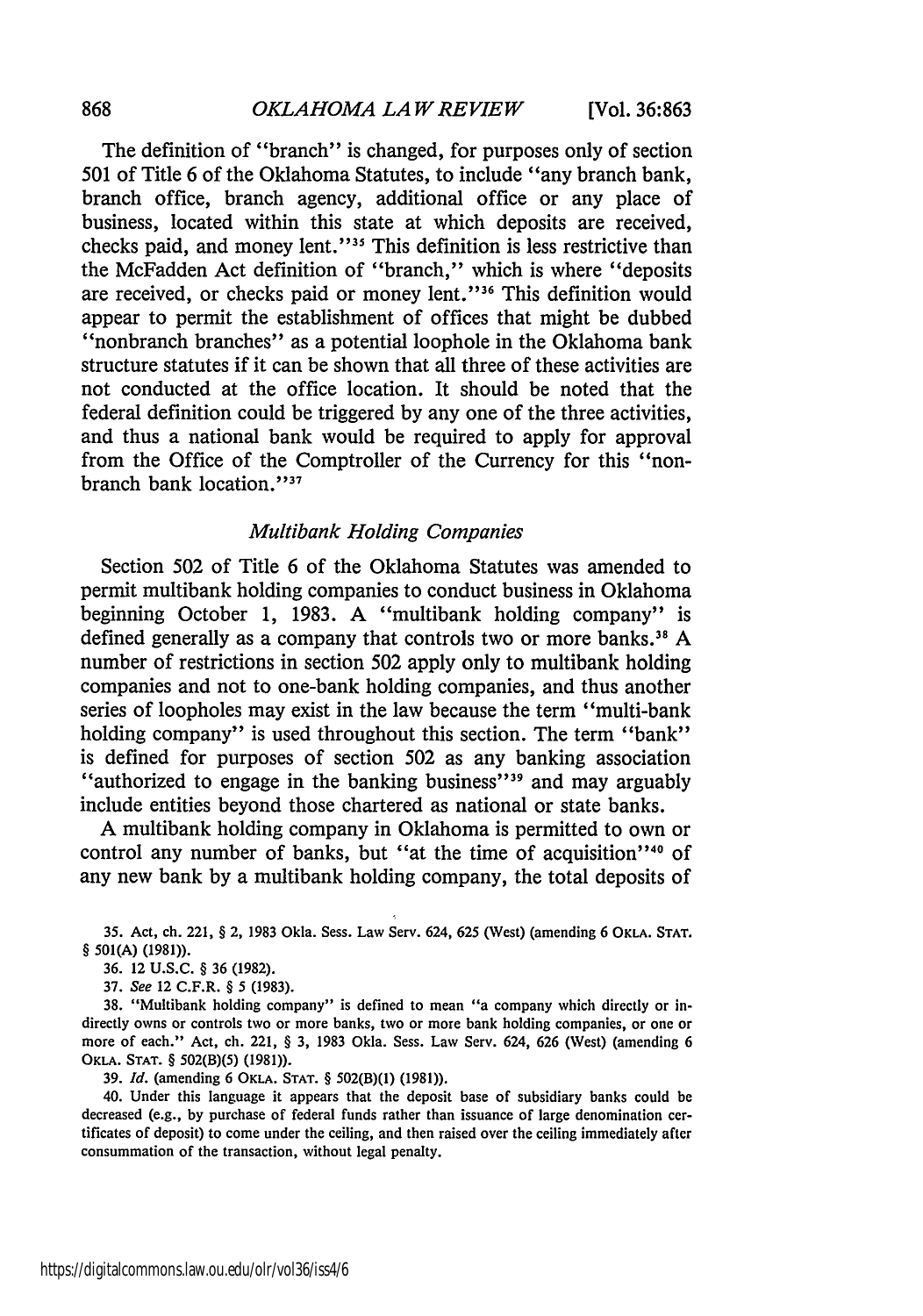all bank subsidiaries of the multibank holding company and the bank to be acquired cannot exceed **11%** of the aggregate deposits of all insured banks, thrifts, and credit unions in Oklahoma.<sup>41</sup> Because both the language "at the time of acquisition" and "prohibited if such acquisition results" appears in the statute, some bank counsel have interpreted this section to provide that the measurement applies only to the banks held by the acquiror but not the acquiree. It would appear to be the more conservative interpretation that the banks held by both the acquiror and the acquiree should be combined for purposes of the statutory ceiling.

#### *Divestiture*

There is no requirement for divestiture if total deposits of the owned or controlled banks grow to exceed the 11% figure. There appears to be no divestiture requirement in Oklahoma even if (1) the bank holding company acquires control by securing or collecting a debt previously contracted, or (2) the holding company acquires control of a falling bank with regulatory approval. In the first instance, the statute specifically requires that after five years from the time the bank holding company acquires control, the deposits of the acquired bank would be included in computing the deposit limit of the multibank holding company. In the second, priority is required to be given by the regulators in the acquisition of a failing bank to qualified bidders who hold less than the 11% ceiling.<sup>42</sup>

There is a requirement that a majority of the directors of each bank acquired by a multibank holding company be from the local area in which the bank is located.<sup>43</sup> There is also a prohibition on a multibank holding company purchasing a bank for which an application is "filed, received or granted by the appropriate authorizing agency after July 1, 1983" for a period of five years (the five-year period probably begins to run at the time of approval of the charter). Such a purchase of a newly chartered bank by any investor not deemed to be a "multibank holding company" would appear to be permissible.44 *De novo* charters by multibank holding companies also are not permitted.<sup>45</sup> However, interim charters are clearly permitted for the purpose of purchasing or merging with an existing bank.<sup>46</sup>

<sup>41.</sup> Act, ch. 221, § 3, 1983 Okla. Sess. Law Serv. 624, 626 (West) (amending 6 OKLA. **STAT.** § 502(D) (1981)). Eleven percent of aggregate deposits is currently approximately \$3.5 billion.

<sup>42.</sup> *Id.* (amending 6 OKLA. STAT. § 502(F)(2) and (3) (1981)).

<sup>43.</sup> *Id.* (amending 6 OKLA. **STAT.** § 502(E) (1981)).

<sup>44.</sup> *Id.* (amending **6** OKLA. **STAT.** § **502(G)** (1981)).

<sup>45.</sup> *Id.* (amending 6 OKLA. **STAT.** § 502(H) (1981)).

*<sup>46.</sup> Id.* (amending 6 OKLA. **STAT.** § 502(I) (1981). These interim charters are also known as "phantom banks" and are shell companies used in the acquisition or merger transaction.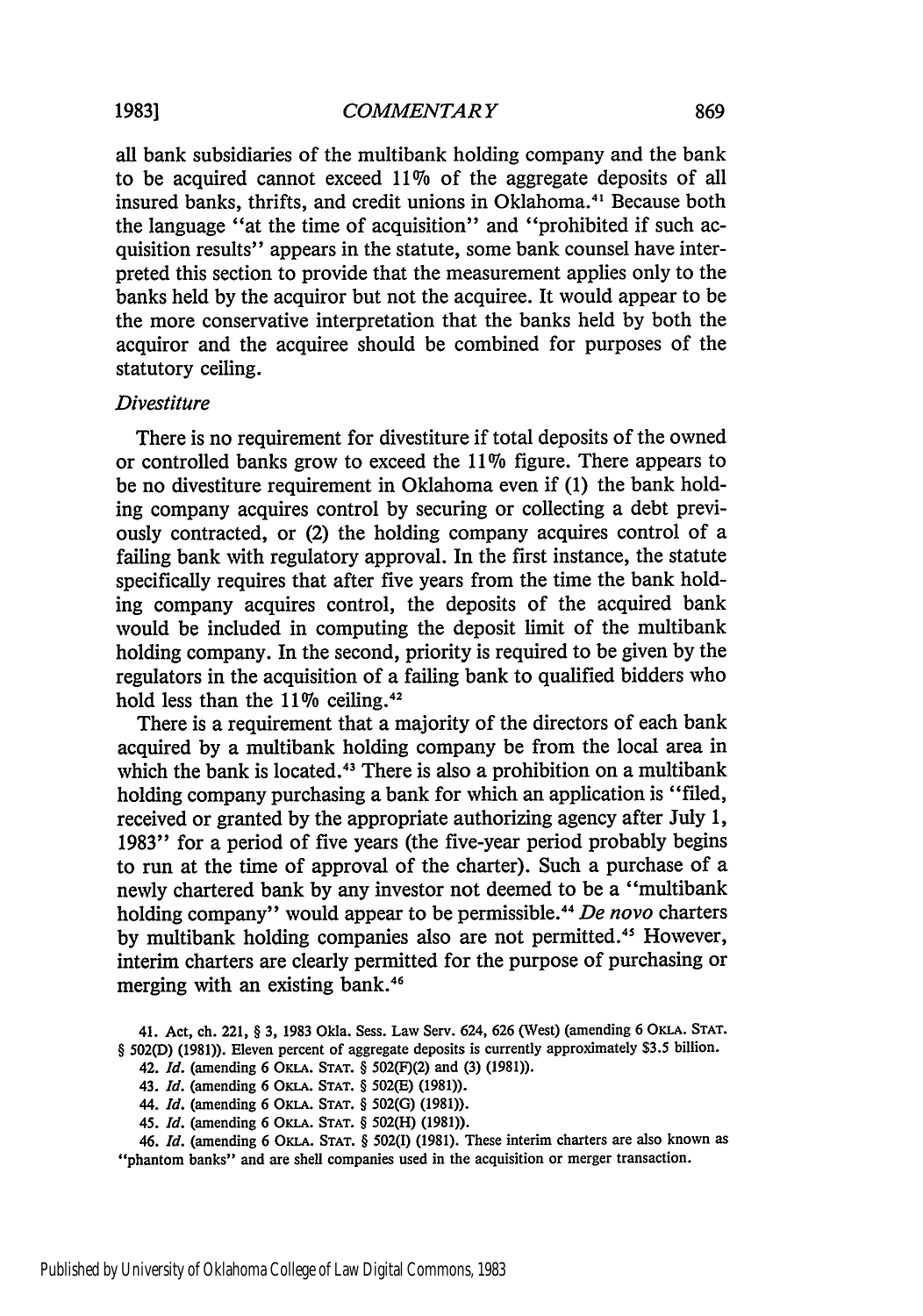#### *Control Tests*

The definition of a "company" and the "control" tests mirror those of the federal Bank Holding Company Act<sup>47</sup> and Regulation Y of the Federal Reserve Board.<sup>48</sup> In fact, for the purposes of section 502, a company will be deemed to be in control of a bank if the control tests are met under federal law. In determining whether control exists, state regulatory procedures are required to be the same as the federal procedures.<sup>49</sup> Because these tests have not previously been employed in determining whether Oklahoma structure restrictions come into play, there is some possibility that a company may find itself deemed to be a multibank holding company under the new Oklahoma law and subject to the restrictions of this section without any overt action to acquire a bank or to merge with any other company.

Mobile locations of the variety dealt with in the classic national bank branching case of *First National Bank v. Dickerson"0* appear to be permissible in Oklahoma, but confusion surrounds the labeling and permissible activities of such operations. For instance, unless all three activities required to trigger the Oklahoma "branch" definition are conducted,<sup>51</sup> it appears that no branch would exist, and the three options permitted for establishment of branch locations would not be available. If the operation is instead considered to be a "detached facility," only the more limited locations permitted by section 415 would be available. In either case, the operations would be required to be conducted "on property owned or leased by the bank"<sup>52</sup> and thus, at minimum, leasing arrangements would appear to have to be made for the locations where operations would be conducted.

Oklahoma's Attorney General has issued an opinion<sup>53</sup> concerning the constitutionality of section 3 of Oklahoma's new bank structure law.<sup>54</sup> The opinion concludes that section 3, permitting multibank holding companies to operate in Oklahoma, is constitutional and does not violate article IX, section 41 of the Oklahoma constitution, which

47. 12 **U.S.C. §§** 1841-50 **(1982).**

48. 12 C.F.R. § 225 (1983).

49. Act, **ch.** 221, **§** 3, 1983 Okla. Sess. Law Serv. 624, 626 (West) (amending 6 OKLA. **STAT. § 502(A)(9) (1981)).**

50. **396** U.S. 122 (1969).

51. Act, ch. 221, § 2, **1983** Okla. Sess. Law Serv. 624, **625** (West) (amending 6 **OKLA. STAT. § 501 (1981)).**

52. *Id.,* **§§** 1 and 2 (amending 6 **OKLA. STAT.** § 415(A)(2) and 501(B) (1981), respectively). **53. Op.** Att'y Gen. **No.** 181 (Okla. Sept. 12, 1983).

54. Act, ch. 221, **§ 3,** 1983 Okla. Sess. Law Serv. 624, 626 (Vest) (amending **6 OKLA. STAT. §** 502 (1981)).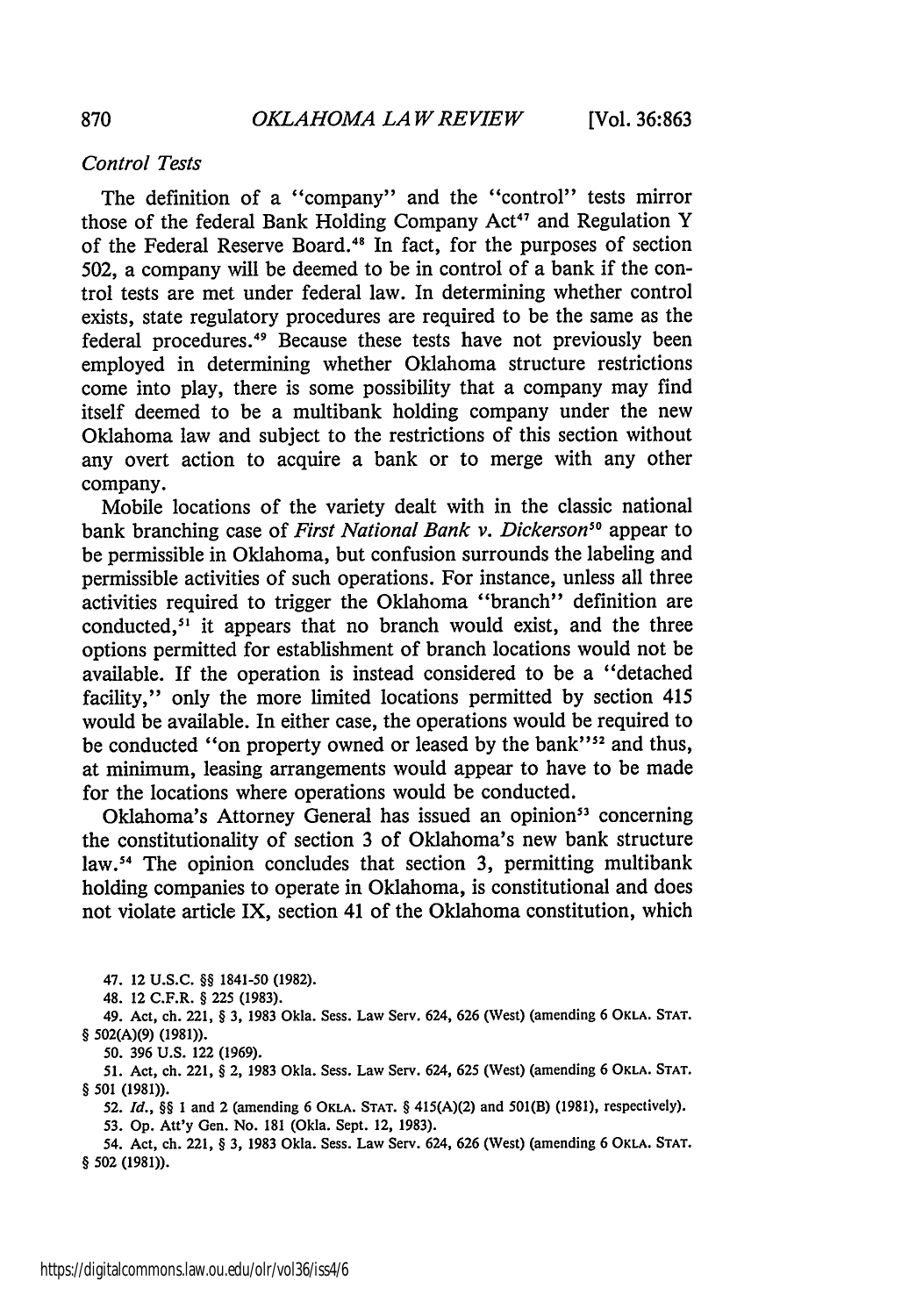**19831**

prohibits trust companies, banks, or banking companies from owning stock of any other trust company or bank or banking company.<sup>55</sup> However, the opinion finds that "whether a bank holding company is a 'bank or banking company,' as those terms are used in Article IX, section 41, depends on whether it engages in the activities of accepting deposits and making loans."<sup>56</sup> Additionally, the opinion emphasized the "separate legal entities" principle, in which a corporation is viewed as a separate entity so long as it preserves a corporate structure separate from the structure of the corporation it owns. Factors to be considered in deciding whether a subsidiary corporation is a separate legal entity are listed in the case of *Luckett v. Bethlehem Steel Corp."* The Attorney General indicated that the *Luckett* factors would be relevant for judging whether a particular bank holding company is not a separate legal entity from its subsidiary bank or trust company and therefore in violation of the constitutional restrictions.<sup>58</sup> Thus, potential pitfalls in operating a bank holding company or multibank holding company in Oklahoma may exist in the provisions of the Oklahoma constitution as interpreted by the Attorney General.<sup>59</sup>

#### *Other Considerations*

Potential regulatory pitfalls also exist for bank counsel not familiar with the regulatory procedures for geographic expansion of a bank or bank holding company. On June 29, 1983, the State Banking Board approved new Board Rule 25 prescribing procedures to be used by state banks applying for approval for branches and detached facilities.<sup>60</sup> The State Banking Board adopted a new five-page "Application for Certificate to Maintain and Operate a Branch or Detached Facility." State banks apply for branch approval not only to the State Banking Board but also to the Federal Deposit Insurance Corporation. If a merger of two banks is contemplated to create a

**56.** Op. Att'y Gen. No. 181, at 7 (Okla. Sept. 12, 1983).

**57.** 618 F.2d 1373 (10th Cir. 1980).

58. Op. Att'y Gen. No. 181, at 11 (Okla. Sept. 12, 1983).

**59.** The opinion says, "If the activities of a multi-bank holding company are such that it is deemed a bank or banking company . . . then [OKLA. CONST. art. IX,] § 41 will have been violated." *Id.* at 12.

60. 22 Okla. Gaz. (No. 13, July 1, 1983).

**<sup>55.</sup> OKLA. CONsT.** art. IX, § 41 provides:

No trust company, or bank or banking company shall own, hold or control, in any manner whatever, the stock of any other trust company or bank or banking company, except such stock as may be pledged in good faith to secure bona fide indebtedness, acquired upon foreclosure, execution sale, or otherwise for the satisfaction of debt; and such stock shall be disposed of in the time and manner hereinbefore provided.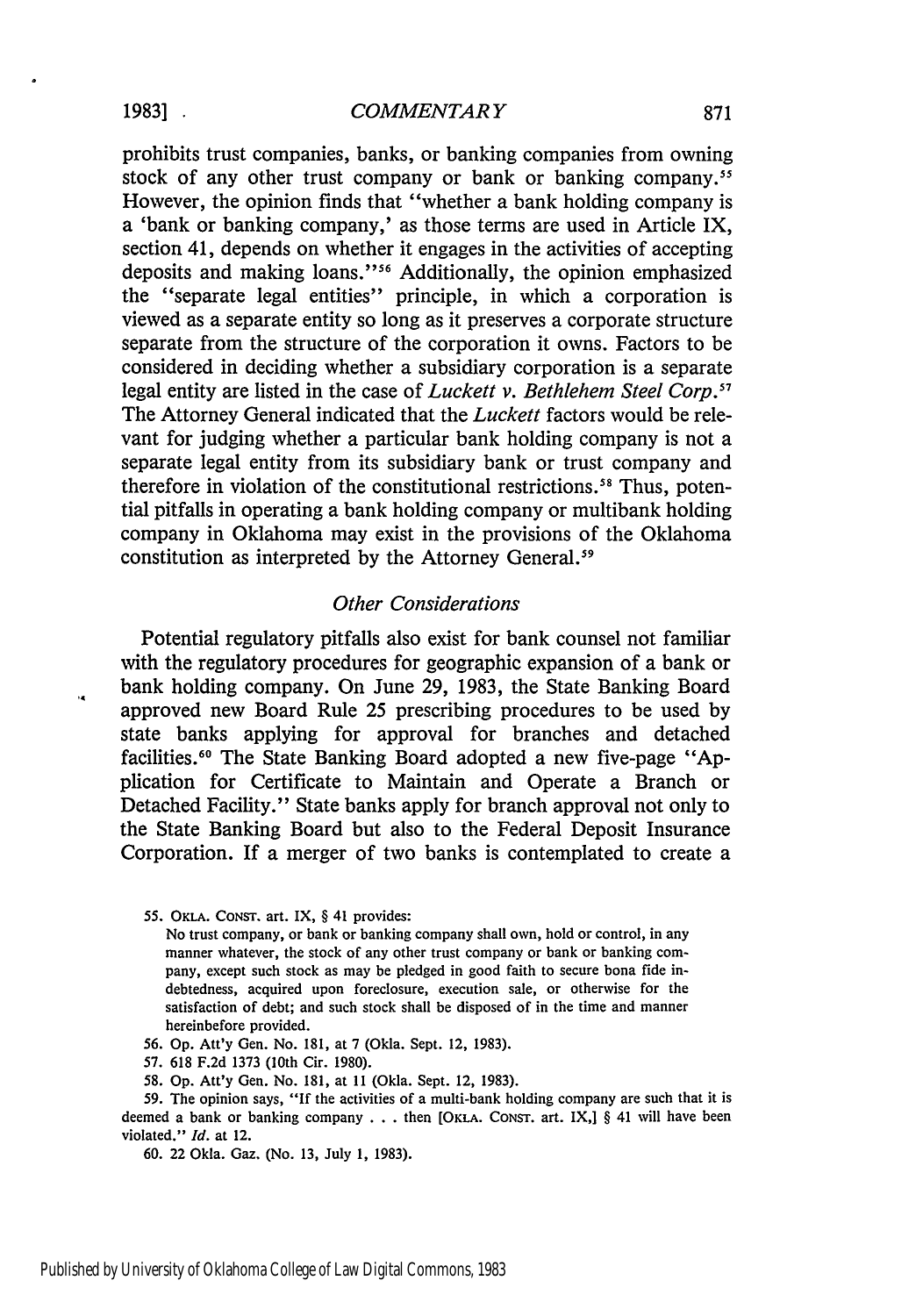bank and a branch and the resulting bank will be a state bank member of the Federal Reserve System, application with the Federal Reserve Board is necessary.<sup>61</sup> National bank applications for branches and detached facilities are submitted to the Office of the Comptroller of the Currency.62 Applications for formation of a bank holding company or purchase of a bank by a bank holding company go to the Federal Reserve Board. An acquisition or merger by a bank holding company cannot be consummated without prior approval of the Federal Reserve Board.<sup>63</sup>

Pitfalls await bank counsel who do not recognize the impact of other areas of law, such as federal antitrust law, on bank chartering and acquisition and merger transactions. The Bank Merger Act of 1966, $64$  as well as certain sections of the Sherman<sup>65</sup> and Clayton acts, $66$ are applicable to mergers and acquisitions of banks and bank holding companies, and antitrust considerations bear heavily in the determination by the Federal Reserve Board.

State corporate law also applies to such transactions and the steps set out for a merger or acquisition, including proper shareholders' notice and approval of a plan of acquisition, in some cases must be followed.<sup>67</sup> Additionally, federal and state securities laws may come into play and a full-blown registration with the Securities and Exchange Commission may be required.<sup>68</sup> Even where mergers and acquisitions can be accomplished by a private placement or in-state offering, thus avoiding the initial registration expense and ongoing reporting requirements, antifraud provisions of securities law still apply and bank counsel should seek the advice of securities counsel.

#### *Conclusion*

The new Oklahoma bank structure law permits additional geographic expansion of Oklahoma commercial banks and their holding companies within the state of Oklahoma. The opportunities afforded by this new law should be considered in light of other

61. 12 U.S.C. § 321 (1982). All Oklahoma banks are currently in the Kansas City District of the Federal Reserve Board except those in the counties of McCurtain, Pushmataha, Choctaw, Atoka, Bryan, Coal, Johnston, and Marshall, which are in the Dallas District.

62. 12 U.S.C. § 36 (1982); 12 C.F.R. § 5.30 (1983) (application form CC7021-01).

63. 12 U.S.C. § 1842 (1982); 12 C.F.R. §§ 225, 265 (1983).

64. 12 **U.S.C.** § 1828(c) **(1982).**

**65.** 15 **U.S.C.** §§ **1-7** (1982).

66. 15 U.S.C. §§ 12-27 (1982).

67. 18 OKLA. **STAT.** §§ 1.1-1.247a (1981).

68. See 15 U.S.C. §§ 77a-77bbbb (1982); 15 U.S.C. §§ 78a-78kk (1982); 71 OKLA. **STAT.** §§ **1-703 (1981).**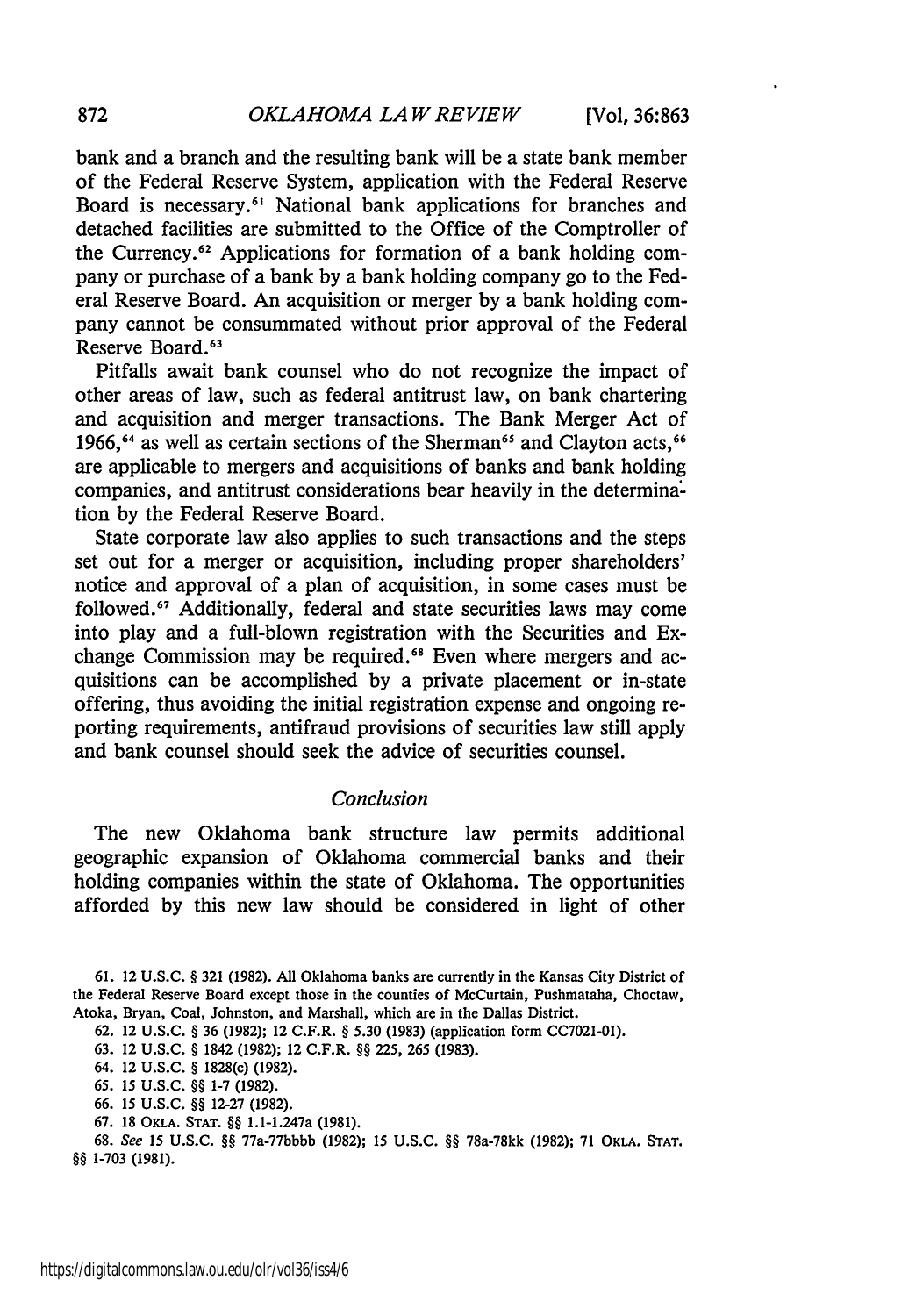available vehicles for such expansion in the sphere of permissible intrastate and interstate banking.

The opportunities available to investors in commercial banks and bank holding companies can be properly considered only if the potential legal loopholes and pitfalls of the various alternatives are reviewed and understood by bank counsel. This article has set out some of those opportunities and pitfalls that are apparent shortly after the enactment of Oklahoma's new bank structure law. Bank counsel will need to follow the solidification and clarification of branching and multibank holding company law in Oklahoma as it is developed through additional regulatory interpretation and case law.